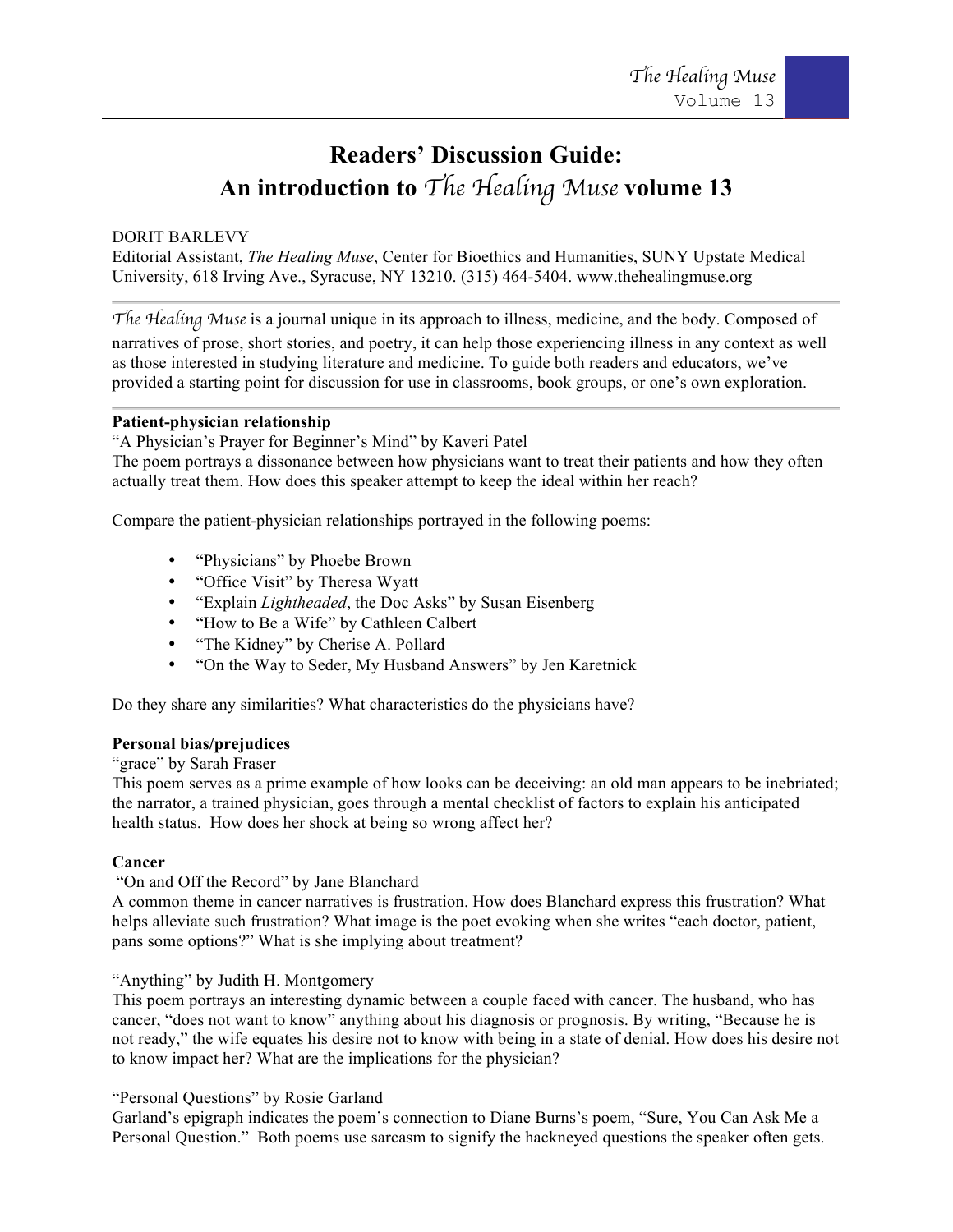What does the speaker in this poem want? What questions are okay to ask? Does it make a difference who's asking the questions?

"Before It Felt Safe" by Janice Repka

Throughout her poem, Repka constructs layers of meaning by repeating the phrase "before it felt safe to let go." Contrast the meaning of the phrase's first three instances with its last use.

# **Power of thought/metaphor**

"Thoughts on a No-Hair Day" by Sarah Gilbert

The speaker at first compares herself to a shedding cat. She then shifts her thinking and compares herself to a bare tree in the wintertime. Why does she think it's "better" to think of herself this way? How does the new metaphor redefine her?

## **Patient autonomy**

"Why I Pulled My NG Tube at 4 am" by Sarah Gilbert

In this poem, the speaker admits to having gone against medical advice. Do you think her reasons for having "sent the young nurse out of the room" and pulling out her NG tube are fair? What should the nurse do when, upon re-entering the patient's room, s/he finds the tube pulled out?

## "Circus Man" by Gaetan Sgro

Daniel, the patient, is a former circus performer at the end of his life. Despite his illiteracy and current inability to speak, he nods, indicating that he understands the repercussions of taking "the tube out." This action leads to his death. How does the medical staff react to the decision to remove the tube? What leads the speaker to write the poem?

# **Care taking**

# "a better care" by Roger Desy

Desy thanks his wife for providing him with the opportunity to care for his aging and ailing mother. Why is he grateful? He poignantly wonders whether others, if given the same "chance," would also care for their elderly parents. Do you think a normative role-reversal of care taking between parents and children can help adult children with their grieving over the death of their parent?

# "The Proper Use of Spells" by Luisa Villani

The poem describes a carefully constructed approach to care taking. The speaker soothes her father and cajoles him to the best of her ability to ultimately commit him to a psychiatric hospital. How has her father's illness shaped their relationship?

#### "How to Be a Wife" by Cathleen Calbert

In her blatantly honest portrayal of being a "well spouse," Calbert fights with herself: "One day, I don't ask if he's eaten (he must take responsibility for his well-being!); the next, I insist he drink cans of liquid protein (I must take responsibility for his well-being!)." How does a caregiver balance these opposing feelings?

#### "Treatment of Choice" by Deborah Gang

In communicating with her husband who has Alzheimer's, Gang goes against her natural tendencies of honesty and practices compassionate lying. Explain why you agree or disagree with her that such lies actually preserve rather than undermine her husband's dignity.

# "I Hate You, Charlie. I Love You, Charlie." By Emily Klein

Compare the attitude Klein takes towards caring for her daughter with that of Calbert in her essay, "How to Be a Wife." Are the differences solely attributed to the fact that one cares for a child, while the other a spouse? Should the attitudes be more similar? Why or why not?